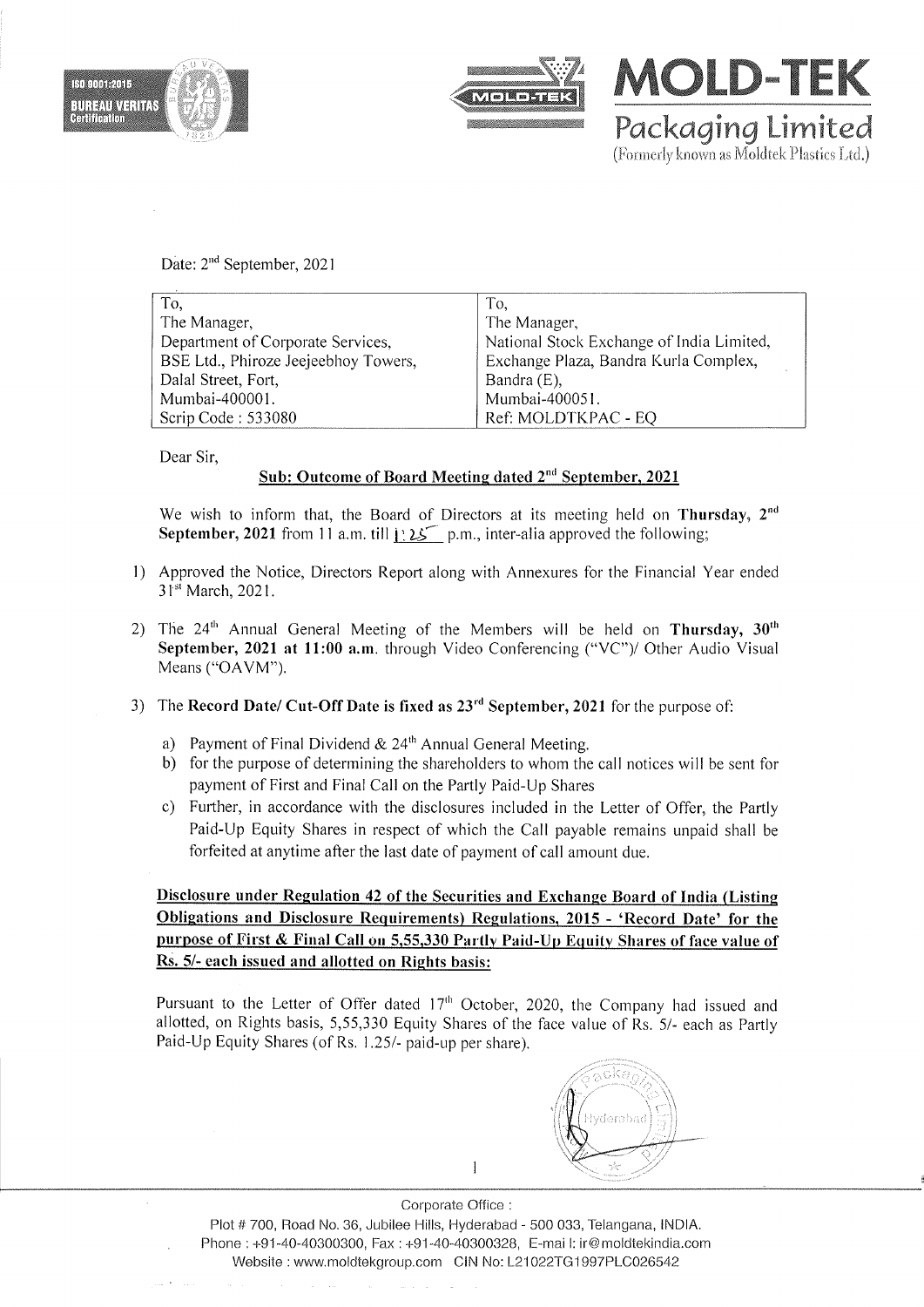





The Board of Directors at its meeting held today has approved calling of the balance money payable as First & Final Call of Rs. 135/- per Partly Paid-Up Equity Share (consists of face value of Rs. 3.75/- and a premium of Rs. 131.25/- per share).

Further in this regard, we wish to inform you that, the Board of Directors of the Company at its meeting held today, fixed Thursday,  $23<sup>rd</sup>$  September, 2021 as the 'Record Date' for the purpose of determining the holders of the Partly Paid-Up Equity Shares who shall be liable to pay money on the First & Final Call.

Accordingly, trading of the Rs. 1.25/- Partly Paid-Up Equity Shares of the Company (ISIN IN9893JOI019) on the stock exchanges would be suspended with effect from Wednesday,  $22<sup>nd</sup>$  September, 2021. The last date for trading of these Partly Paid-Up Shares will be Tuesday, 21<sup>st</sup> September, 2021.

*The dates for pavment of call monev along with the call notice setting out the manner of pavment and other details will be sent to all the shareholders holding Partlv Paid-Up Equity Shares and the same will be intimated to the stock exchanges in the due course.* 

- 4) The Register of Member & Share Transfer Books of the Company will remain closed from  $24<sup>th</sup>$  September, 2021 to 30<sup>th</sup> September, 2021 (both days inclusive) for the purpose of payment of Final Dividend &  $24<sup>th</sup>$  Annual General Meeting.
- 5) Subject to approval of Members at the AGM, approved the Re-appointment of Mr. Madireddy Srinivas, Whole-Time Director (DIN: 013/1417) who retires by rotation and being eligible, offers himself for Re-appointment.
- 6) Subject to approval of Members at the AGM, approved the Re-appointment of Mrs. J. Mytraeyi, Non-Executive Promoter Director (DIN: 01770112) who retires by rotation and being eligible, offers herself for Re-appointment.
- 7) Subject to approval of Members at the AGM, approved to Increase/Revise the Remuneration ofMr. Lakshmana Rao Janumahanti, Managing Director of the Company.
- 8) Subject to approval of Members at the AGM, approved to Increase/Revise the Remuneration of Mr. Subramanyam Adivishnu, Deputy Managing Director.
- 9) Subject to approval of Members at the AGM, approved to Increase/Revise the Remuneration of Mr. P. Venkateswara Rao, Deputy Managing Director.



Corporate Office : Plot #700, Road No. 36, Jubilee Hills, Hyderabad - 500 033, Telangana, INDIA. Phone: +91-40-40300300, Fax: +91-40-40300328, E-mail: ir@moldtekindia.com Website: www.moldtekgroup.com CIN No: L21022TG1997PLC026542